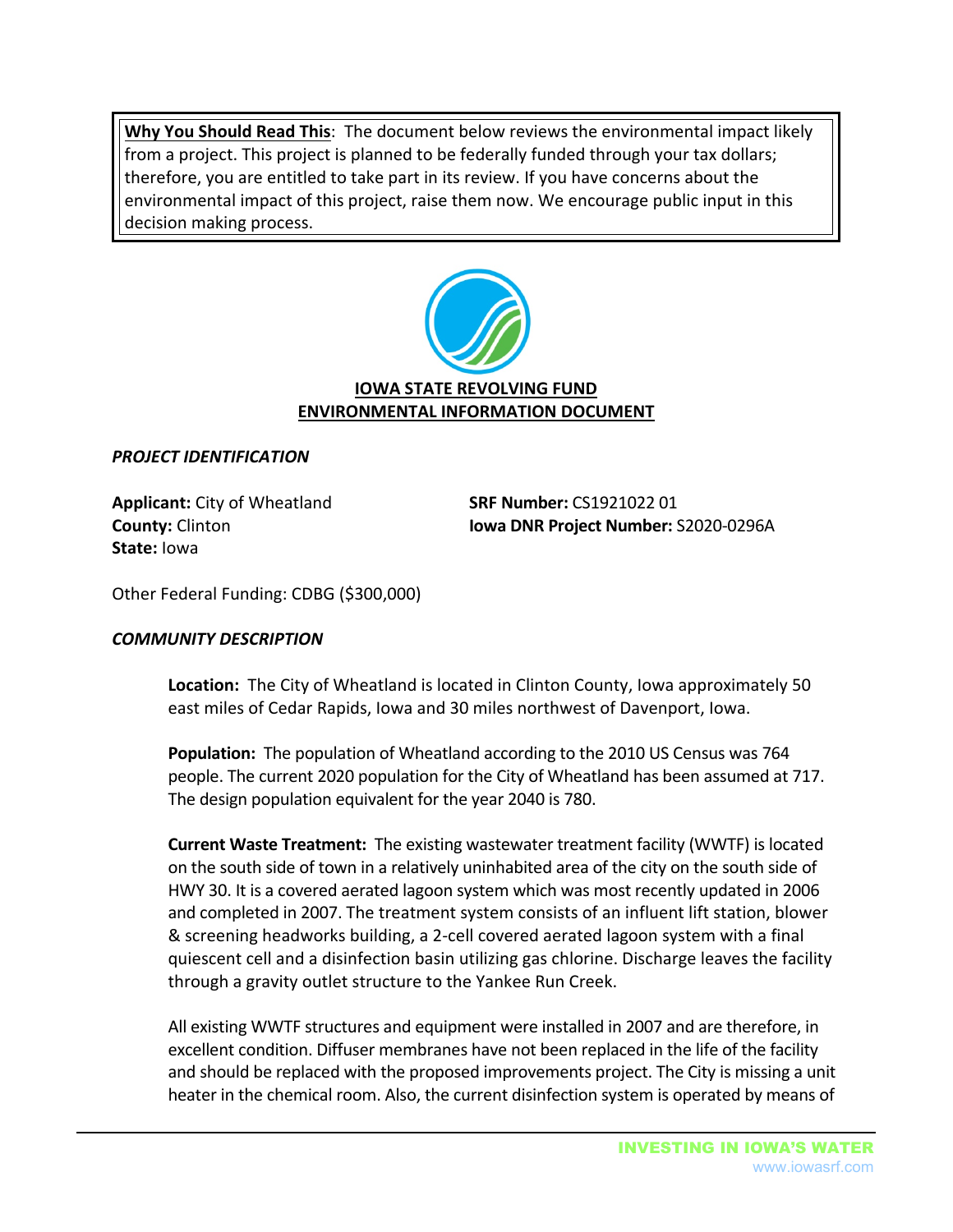a manual dose setting which presents a challenge for the operator. All of the existing WWTF will continue to be utilized. Treatment processes will be added to the existing facility for further treatment of ammonia nitrogen to meet the City's updated NPDES permit and associated compliance schedule.

#### *PROJECT DESCRIPTION*

**Purpose:** The purpose of this project is to make improvements to the wastewater treatment facilities to enhance their reliability, increase capacity and to replace obsolete system to safely and reliably operate the City of Wheatland's wastewater system for the next 20 years.

**Proposed Improvements:** The proposed project includes adding an attached growth polishing reactor between the existing covered aerated lagoon and chlorine contact tank to further treat for ammonia-nitrogen and boost effluent dissolved oxygen levels. The existing facility is equipped with a gas chlorine disinfection system which will be upgraded to allow for flow-paced dosing. Excavation of an area to install a 38ft by 15ft by 12ft concrete tank will be necessary. This project will also include replacement of membranes on the existing diffuser units in the aerated lagoon.

**Receiving Stream:** The treated wastewater from the proposed facility will discharge to Yankee Run, tributary to the Wapsipinicon River. It has a use stream designation of A-2, B(WW2). Class A-2 are waters in which recreational or other uses may result in contact with the water that is either incidental or accidental. During the recreational use, the probability of ingesting appreciable quantities of water is minimal. Class A2 uses include fishing, commercial and recreational boating, any limited contact incidental to shoreline activities and activities in which users do not swim or float in the water body while on a boating activity. B(WW2) are waters in which flow or other physical characteristics are capable of supporting a resident aquatic community that includes a variety of native nongame fish and invertebrate species. The flow and other physical characteristics limit the maintenance of warm water game fish populations. These waters generally consist of small perennially flowing streams.

## *ALTERNATIVES CONSIDERED*

**Alternatives Considered:** 1. This option consists of the addition of LemTec Polishing Reactor Tertiary Treatment. The LemTec Polishing Reactor is an advanced technology biological wastewater treatment process that promotes nitrification. This polishing step, consisting of a concrete tank to house submerged, fixed, media modules to provide a high surface area on which to promoted fixed film bacteria growth. The media is stacked within modules in the reactor and has been recently improved to increase the amount of surface area available for attached growth with increased strength to avoid issues with media collapse. The reactor would be covered, same as the lagoon, to retain as much heat from the wastewater as possible and inhibit algae growth. Submerged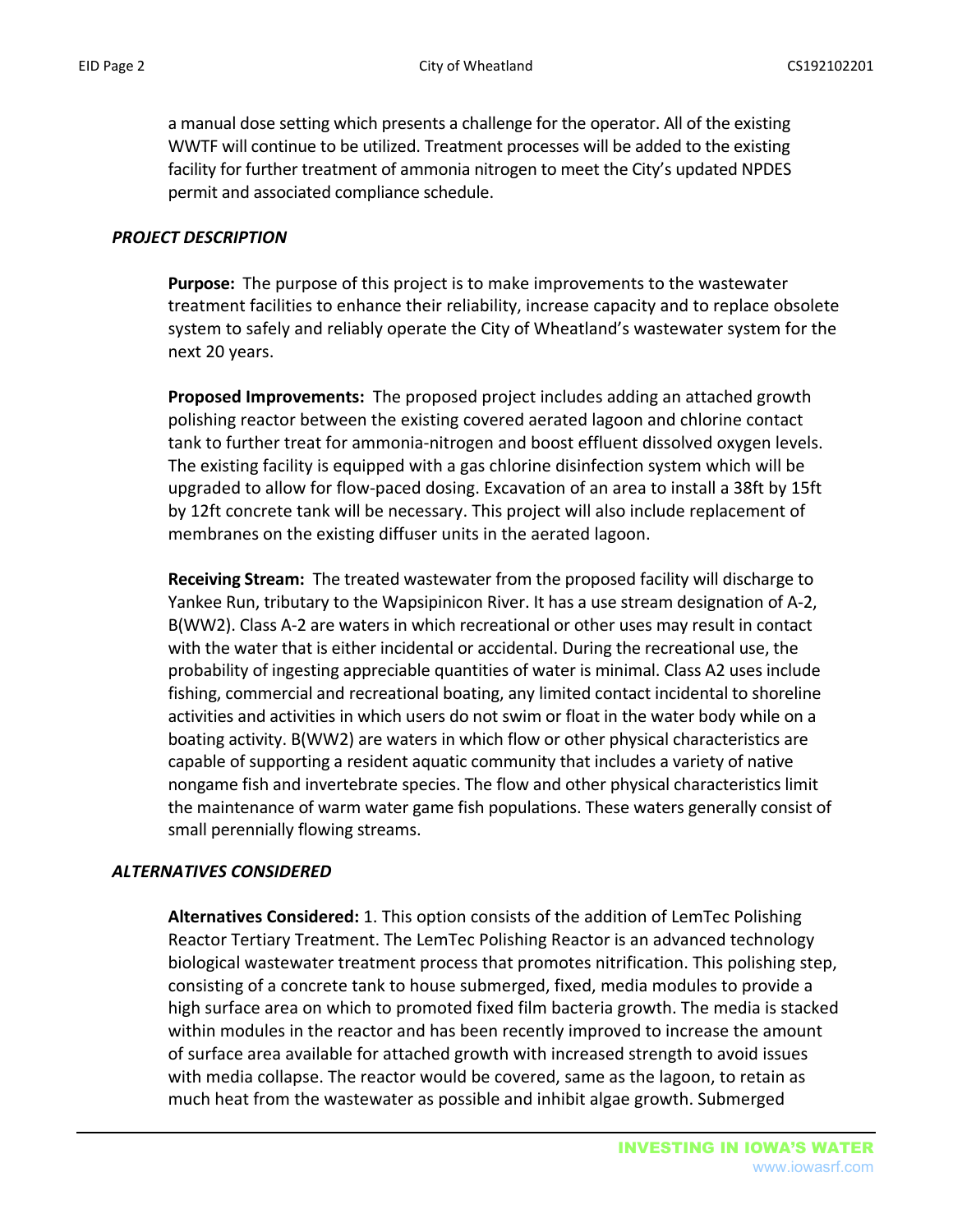aeration diffusers will be used to provide the air required to complete the nitrification process. Air will be supplied by two 5-hp blowers, housed in weatherproof enclosures for outdoor operation with the intent of avoiding the expense of a building to house the blowers in. The controls will consist of a hand-off-auto control panel.

2. Another type of biological attached media polishing reactor to promote additional nitrification is an MBBR (Moving Bed Bio Reactor). An MBBR polishing reactor could be constructed on the backend of the aerated lagoon process, similar to the LemTec layout. Moving bed bioreactor media could be installed within the polishing reactor to provide a high surface area on which to promoted fixed film bacteria growth. Submerged aeration diffusers will be used to provide the air required to complete the nitrification process. The MBBR Lagoon Guard is an advanced technology biological wastewater treatment process that promotes nitrification. A removable piping grid and blowers provide aeration to wastewater in this process. Media, termed "biocarriers," are introduced to this treatment system in the form of small floating plastic shapes that resemble wagon wheels. The media has many openings and a large surface area for attached growth of biofilm. The aeration system provides oxygen and mixing to the wastewater for suspended and continuous movement within the reactor.

3. Another type of biological attached media polishing reactor to promote additional nitrification is an RBC (Rotating Biological Contactor). An RBC polishing reactor could be constructed on the backend of the aerated lagoon process, similar to the LemTec layout. It is the most cost effective option to utilize the existing WWTF constructed in 2006 as much as possible, as this facility is still in good working condition. In order to promote additional nitrification, a polishing reactor could be constructed on the backend of the aerated lagoon process. Drums filled 60% full with attached growth media could provide a high surface area on which to aid fixed film bacteria growth. This technology relies on the rotating drum and tumbling media to provide aerobic conditions and does not supply any supplemental aeration systems.

**Reasons for Selection of Proposed Alternative:** The LemTec Polishing Reactor is the most advantageous and cost-effective option to utilize the existing WWTF as much as possible. It is capable of achieving more stringent year-round effluent limits within a reduced footprint. The reactor will fit within the existing footprint of the wastewater treatment facility, without needing to purchase additional property and bringing in fill to build the site up above floodplain elevation. Operational qualifications required by the additional treatment will remain the same as is already required by the existing treatment. This technology allows for additional modules to be added to accommodate increased future flows as needed. This is a DNR-approved technology. It also has the same equipment manufacture as the existing facility allowing for one point of contact.

The project site was selected for the availability of land (it is already City-owned) as well as minimization of the impacts to the environment.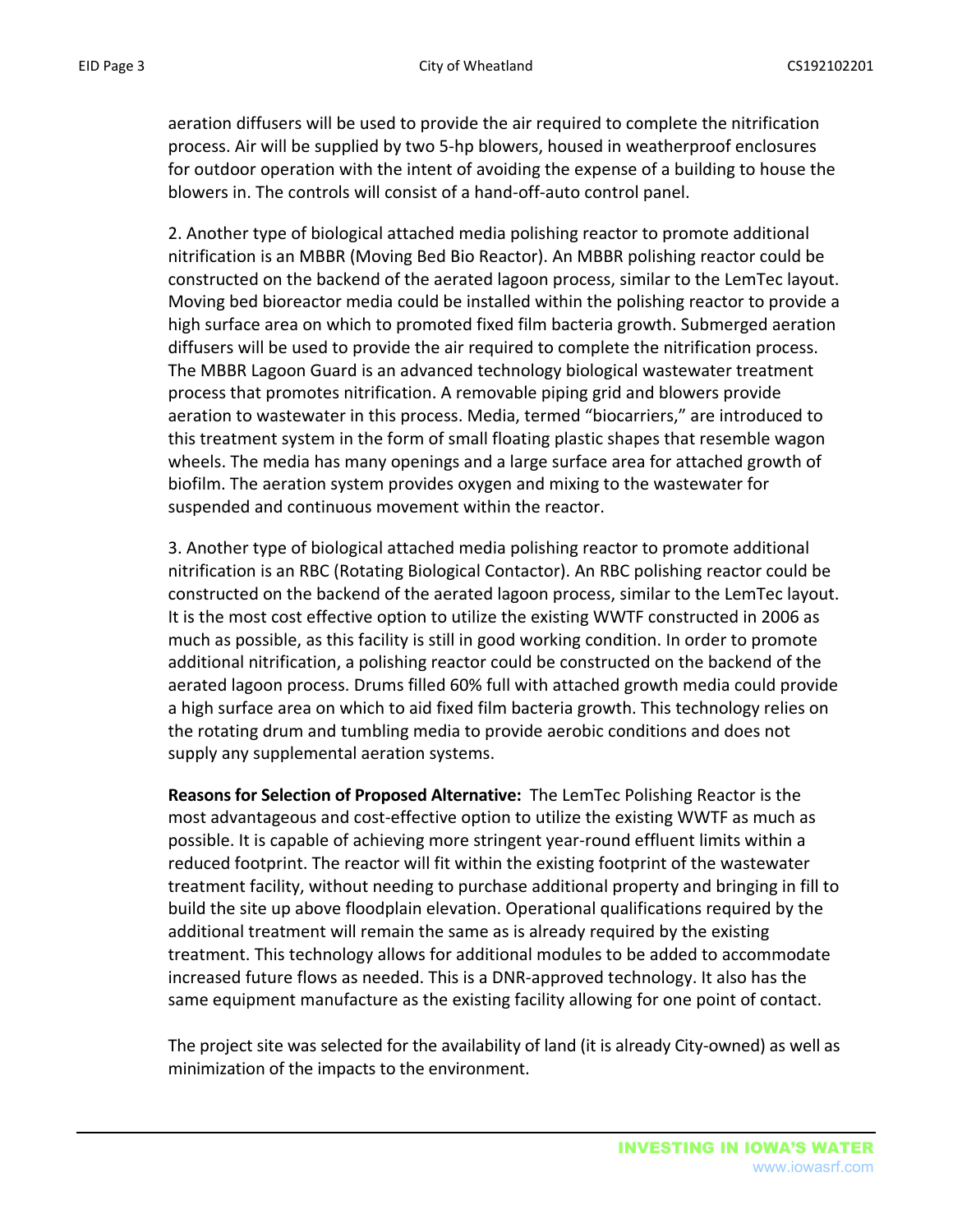# *MEASURES TAKEN TO ASSESS IMPACT*

#### **Coordination and Documentation with Other Agencies and Special Interest Groups:**

The following Federal, state and local agencies were asked to comment on the proposed project to better assess the potential impact to the environment:

U.S. Army Corps of Engineers U.S. Fish and Wildlife Service State Historical Society of Iowa (State Historical Preservation Office) Iowa DNR Conservation and Recreation Division Iowa DNR Water Resources Section Citizen Band Potawatomi Indian Tribe Flandreau Santee Sioux Ho-Chunk Nation Iowa Tribe of Kansas and Nebraska Iowa Tribe of Oklahoma Kickapoo Tribe in Kansas Kickapoo Tribe of Oklahoma Lower Sioux Indian Community Council Miami Tribe of Oklahoma Omaha Tribal Council Osage Tribal Council Otoe-Missouria Tribe Pawnee Nation of Oklahoma Peoria Tribe of Indians of Oklahoma Ponca Tribe of Indians of Oklahoma Ponca Tribe of Nebraska Prairie Band Potawatomi Nation Prairie Island Indian Community Sac & Fox Nation of Mississippi in Iowa Sac & Fox Nation of Missouri Sac & Fox Nation of Oklahoma Santee Sioux Nation Shakopee Mdewakanton Sioux Community Sisseton-Wahpeton Oyate Spirit Lake Tribal Council Three Affiliated Tribes Mandan, Hidatsa & Arikara Nations Upper Sioux Tribe Winnebago Tribal Council Yankton Sioux Tribal Business and Claims Committee Clinton County Historic Commission

No adverse comments were received from any agencies or general public. Conditions placed on the applicant by the above agencies in order to assure no significant impact are included in the Summary of Reasons for Concluding No Significant Impact section.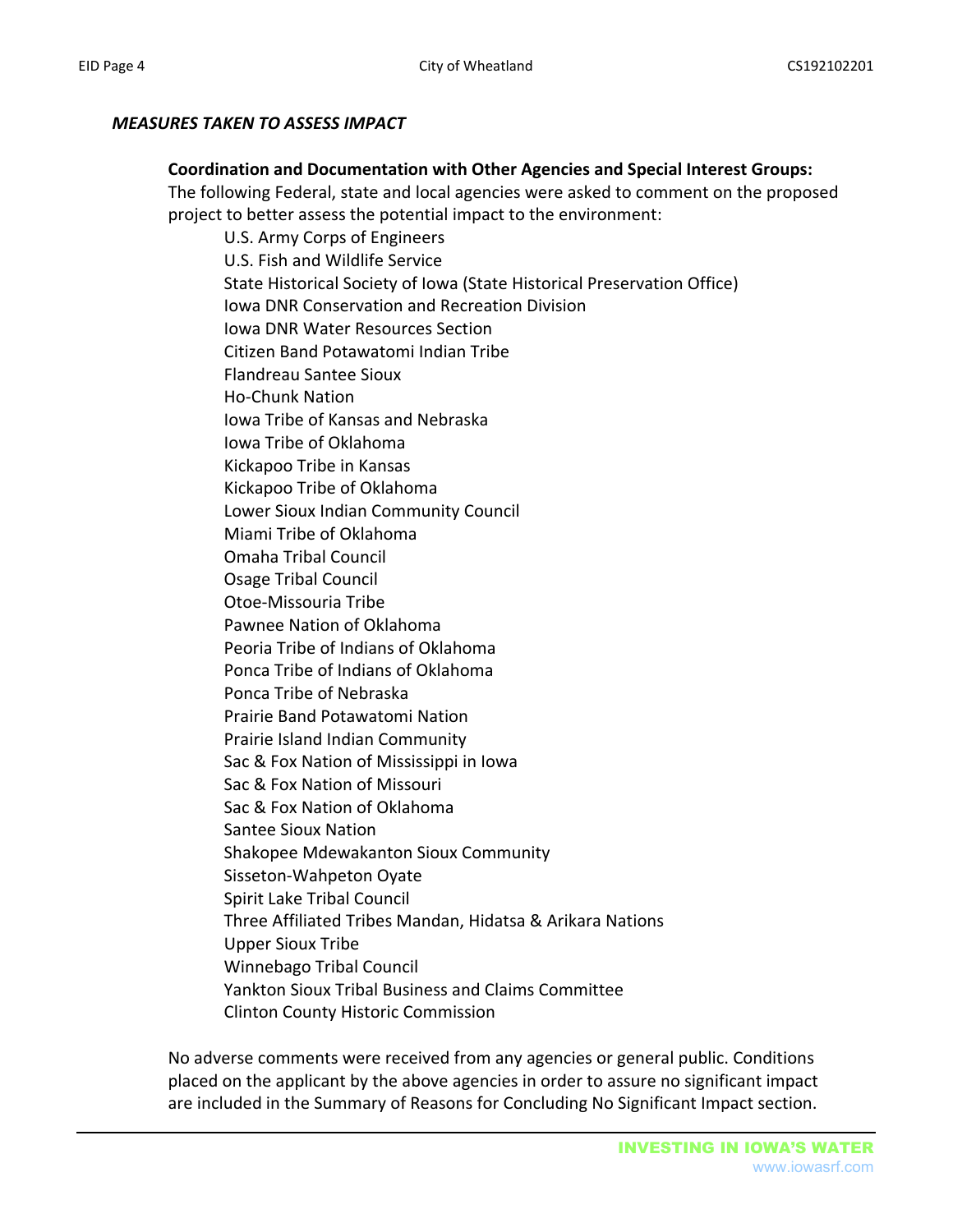#### *ENVIRONMENTAL IMPACT SUMMARY*

**Construction:** Traffic patterns within the community may be disrupted and above normal noise levels in the vicinity of the construction equipment can be anticipated during construction and should be a temporary problem. Adverse environmental impacts on noise quality will be handled by limited hours of contractor work time during the day. Other adverse environmental effects from construction activities will be minimized by proper construction practices, inspection, prompt cleanup, and other appropriate measures. Areas temporarily disturbed by the construction will be restored. Solid wastes resulting from the construction project will be regularly cleared away with substantial efforts made to minimize inconvenience to area residents. Care will be taken to maintain dirt to avoid erosion and runoff. No significant impact to surface water quality, fish, shellfish, wildlife, or their natural habitats is expected.

Temporary air quality degradation may occur due to dust and fumes from construction equipment. The applicant shall take reasonable precautions to prevent the discharge of visible emissions of fugitive dusts beyond the lot line of the property during the proposed project (567 Iowa Administrative Code IAC 23.3(2)"c"). This project may require the disposal of sewage sludge. It is the responsibility of the applicant to ensure that the disposal of any sewage sludge complies with applicable requirements found in 40 CFR Part 503 and 567 Iowa Administrative Code IAC 67.

**Historical/Archaeological:** The State Historical Preservation Office (SHPO), the Certified Local Government and various Native American tribes with an interest in the area were provided information regarding the project. The DNR has determined, and the SHPO has concurred (R&C# 210923304), that this undertaking will result in "no historic properties affected" based on the scope of the project, the prior use of the project area. However, if project activities uncover any item(s) that might be of archaeological, historical, or architectural interest, or if important new archaeological, historical, or architectural data should be encountered in the project APE, the applicant should make reasonable efforts to avoid further impacts to the property until an assessment can be made by an individual meeting the Secretary of the Interior's professional qualifications standards (36 CFR Part 61).

**Environmental:** According to the Iowa DNR Conservation and Recreation Division, the proposed project will not interfere with any State-owned parks, recreational areas or open spaces. The U.S. Army Corps of Engineers concurs that the project will not impact wetlands. The project will not impact any wild and scenic rivers as none exist within the State of Iowa. The U.S. Fish & Wildlife Service Section 7 Technical Assistance website consultation determined, and Iowa DNR Conservation and Recreation Division agree, that the project will not impact threatened or endangered species or their habitats. However, if any State- or Federally-listed threatened or endangered species or communities are found during the planning or construction phases, additional studies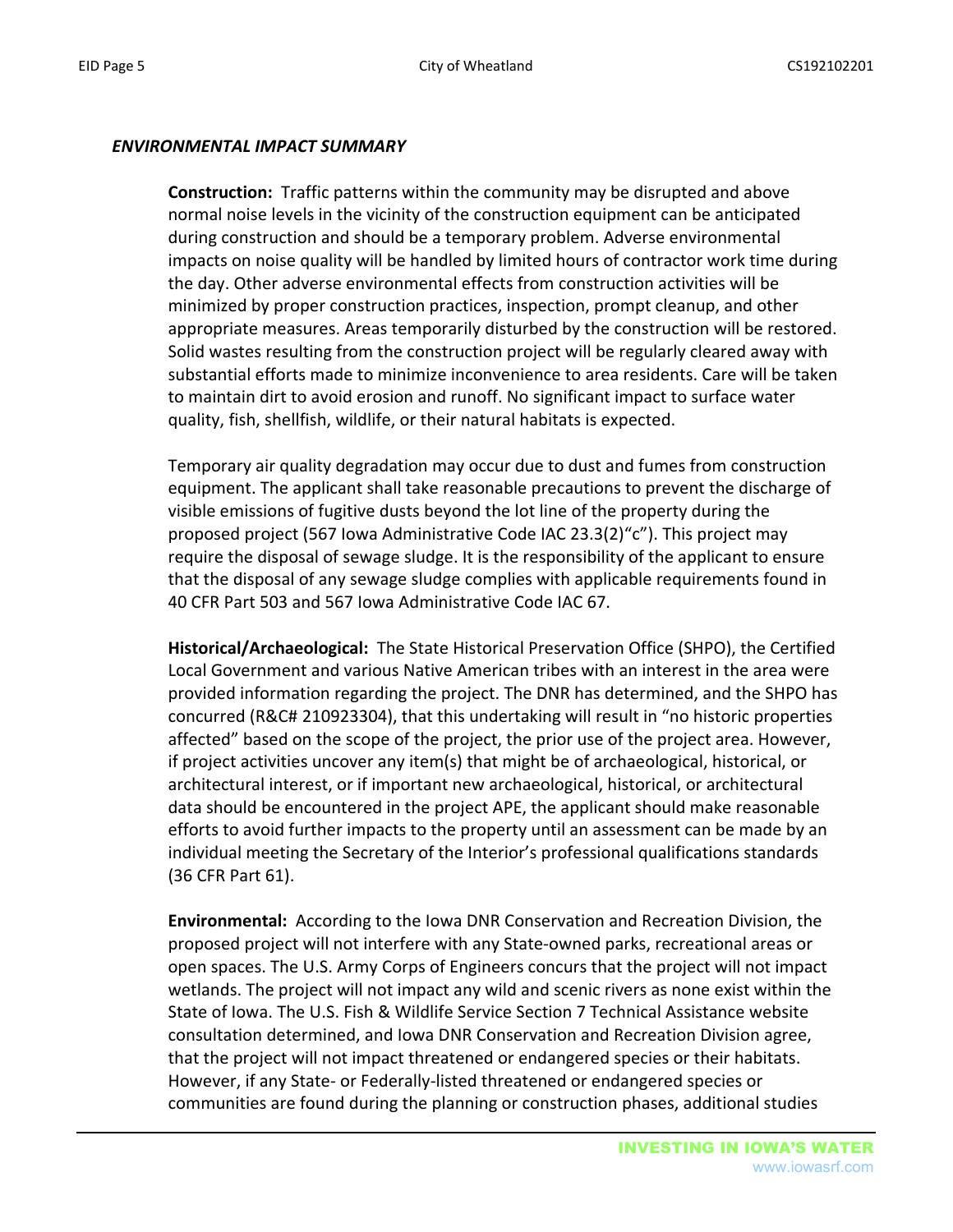and/or mitigation may be required. According to the Iowa DNR Water Resources Section, this project will not impact the 100-year floodplain. No adverse impacts are expected to result from this project, such as those to surface water quantity, or groundwater quality or quantity. No significant impact to surface water quality, fish, shellfish, wildlife, or their natural habitats is expected.

**Land Use and Trends:** The project will not displace population nor will it alter the character of existing residential areas. The proposed project is within the present corporate limits of Wheatland in areas zoned residential, commercial, or industrial. No significant farmlands will be impacted. This project should not impact population trends as the presence or absence of existing water/sewer infrastructure is unlikely to induce significant alterations in the population growth or distribution given the myriad of factors that influence development in this region. Similarly, this project is unlikely to induce significant alterations in the pattern and type of land use.

**Irreversible and Irretrievable Commitment of Resources:** Fuels, materials, and various forms of energy will be utilized during construction.

# *POSITIVE ENVIRONMENTAL EFFECTS TO BE REALIZED FROM THE PROPOSED PROJECT*

Positive environmental effects will be improved treatment of the wastewater from the City of Wheatland, compliance with effluent discharge permit limits, reduced discharge of the pollutants and nutrients to the receiving stream, and improved water quality in the receiving stream.

## *SUMMARY OF REASONS FOR CONCLUDING NO SIGNIFICANT IMPACT*

- The project will not significantly affect the pattern and type of land use (industrial, commercial, agricultural, recreational, residential) or growth and distribution of population.
- The project will not conflict with local, regional or State land use plans or policies.
- The project will not impact wetlands.
- The project will not affect threatened and endangered species or their habitats. If any State- or Federally-listed threatened or endangered species or communities are found during the planning or construction phases, additional studies and/or mitigation may be required.
- The project will not displace population, alter the character of existing residential areas, or convert significant farmlands to non-agricultural purposes.
- The project will not affect the 100-year flood plain
- The project will not have effect on parklands, preserves, other public lands, or areas of recognized scenic or recreational value.
- No historic properties will be adversely affected by the proposed project. However, if project activities uncover any item(s) that might be of archaeological, historical, or architectural interest, or if important new archaeological, historical, or architectural